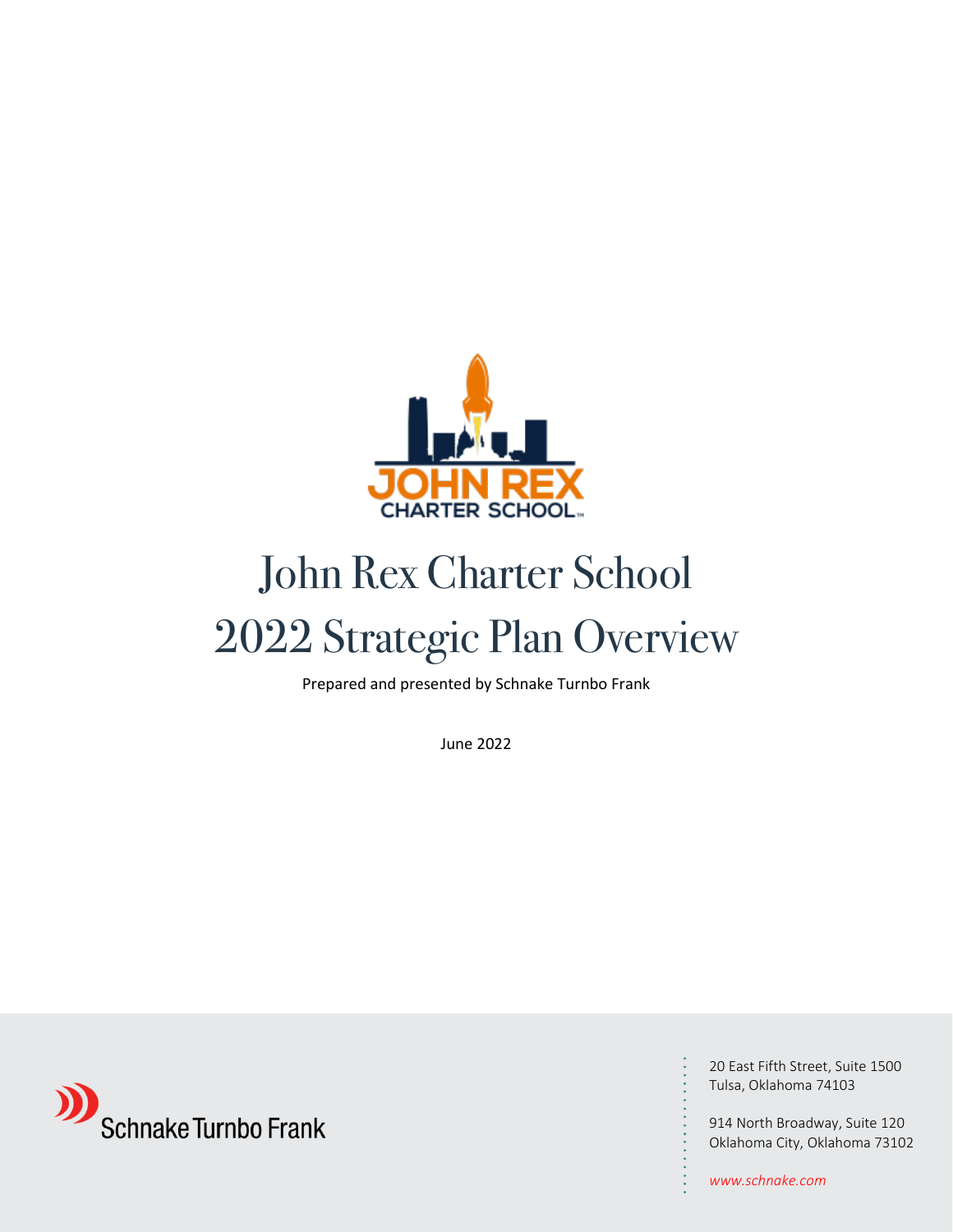### **Table of Contents**

### <span id="page-1-0"></span>**Executive Summary**

**John Rex Charter Schools** is a unique charter school located in the heart of downtown Oklahoma City, offering quality education to an economically and racially diverse student population.

Launched in 2014 through the combined efforts and vision of community leaders, funders, the Oklahoma City Public School district (OKCPS), and invested families, John Rex Schools was designed to serve as a multifaceted solution to the surrounding community, with an emphasis on academic rigor and personalized project-based learning in the classrooms taught by high-quality teachers, and the opportunity to build positive, mutually beneficial relationships among the downtown community and utilize the ample resources available through these relationships to enhance the student experience beyond that of other traditional elementary schools. Originally envisioned as a means to invigorate the Oklahoma City downtown community by attracting families to a premier school, John Rex School and its student-centric culture have become a beacon of academic excellence in the immediate and adjacent neighborhoods, providing an alternative to the nearby traditional public schools. In the years since John Rex School first opened its doors, the enrollment numbers, growth momentum, and reputation of the charter skyrocketed, leading to an expansion of the school's educational model into middle school in Fall 2018.

The John Rex Board of Directors has been tasked with maintaining and ever-expanding the vision and mission of the school. With several recent external and internal changes that have impacted the John Rex community, the board felt it necessary to re-examine the school's foundational philosophies, culture, and goals along with the current trajectory and policies in place to gauge the unique challenges and opportunities John Rex School faces presently.

### <span id="page-1-1"></span>**Assessment Approach**

To develop an updated strategic plan to guide the school's administration in cultivating a mission that will capture the school's original successes while simultaneously expanding its overall scope to meet the needs of its growing student population and community, the John Rex Board of Directors began working closely alongside Schnake Turnbo Frank (STF) to launch an in-depth stakeholder assessment in April 2022. These assessment measures consisted of the following: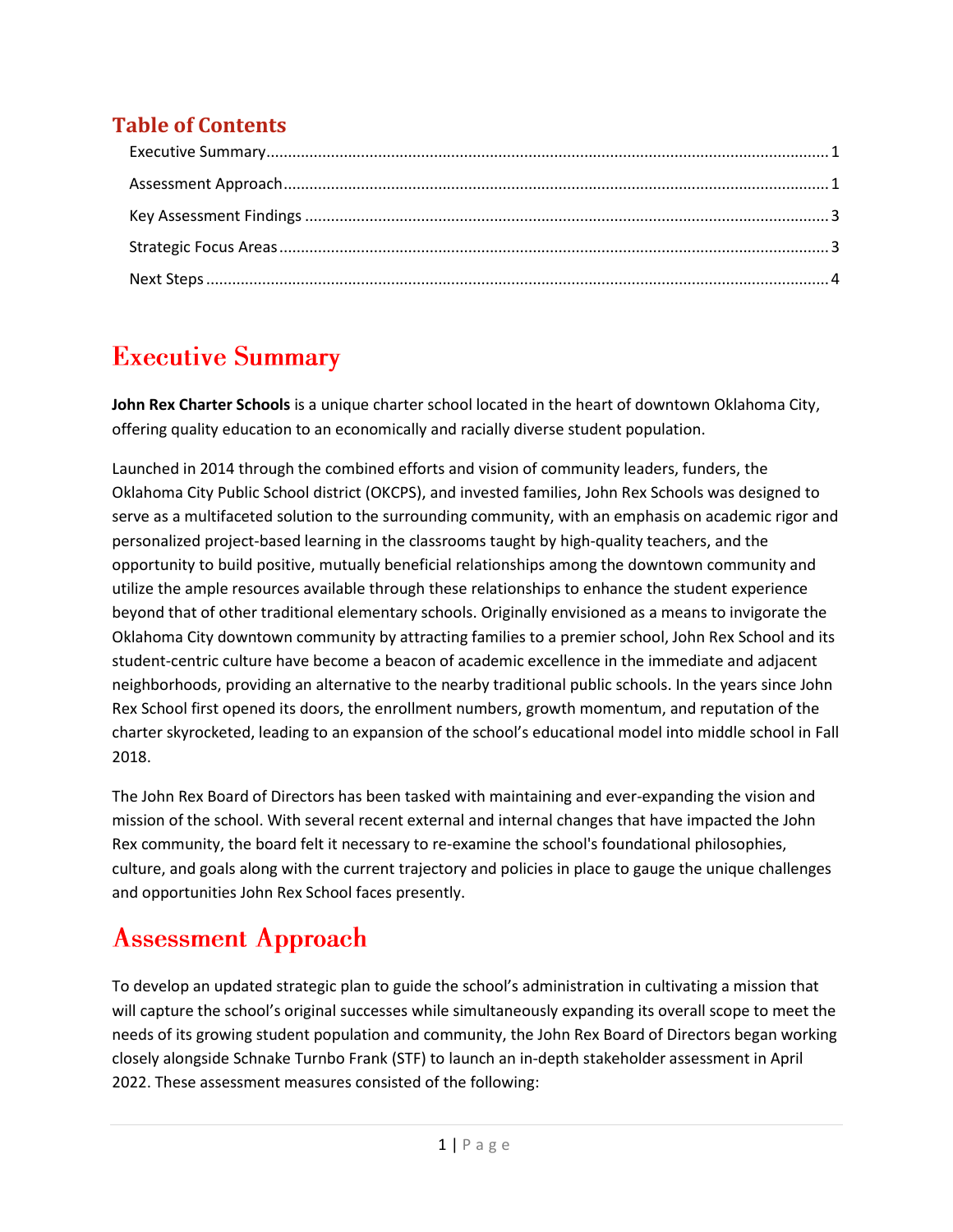#### • **Distribution of three separate logic-driven surveys to over 430 stakeholders.**

- $\circ$  These surveys, available online from April 21, 2022, to May 31, 2022, were strategically designed to amplify the voices of the John Rex community.
	- A 92-question survey was sent to John Rex families, and STF received 362 completed responses.
	- A 60-question survey was sent to John Rex faculty and staff, and STF received 59 completed responses.
	- A 52-question survey was sent to John Rex board members, and STF received four completed responses.

#### • **Facilitation of 16 stakeholder focus groups**.

- $\circ$  Focus groups were conducted throughout the month of May to further engage the John Rex community. Participants were asked to sign up for a focus group by stakeholder type which allowed for specific interview-style questioning as well as the opportunity to freely explore stakeholder experiences and perceptions.
	- 9 parent focus groups (Lower elementary, upper elementary, and middle school)
	- 4 faculty/staff focus groups
	- 3 school board focus groups
- **Facilitation of 11 individual interviews with key community partners and school administration.**
	- $\circ$  One-on-one interviews with stakeholders played an essential role in the research process and led to further examination of the John Rex ecosystem both within the classroom and among the broader downtown community, particularly the dynamics between the John Rex Head of School, John Rex administration, and John Rex community partners
	- o John Rex community partners engaged included:
		- Inasmuch Foundation
		- OKC Metropolitan Downtown Library
		- YMCA of Greater Oklahoma City

Following the data gathering phase of the strategic assessment, 26 members of the school's community (a collection of board members, administration, faculty representatives, and PTA leadership) were then asked to participate in **two half-day strategic planning sessions** in order to determine specific areas of focus. The strategic focus areas developed through these sessions will provide guidance as the strategic planning process advances toward implementation and serve as a roadmap for John Rex Schools for the next two to five years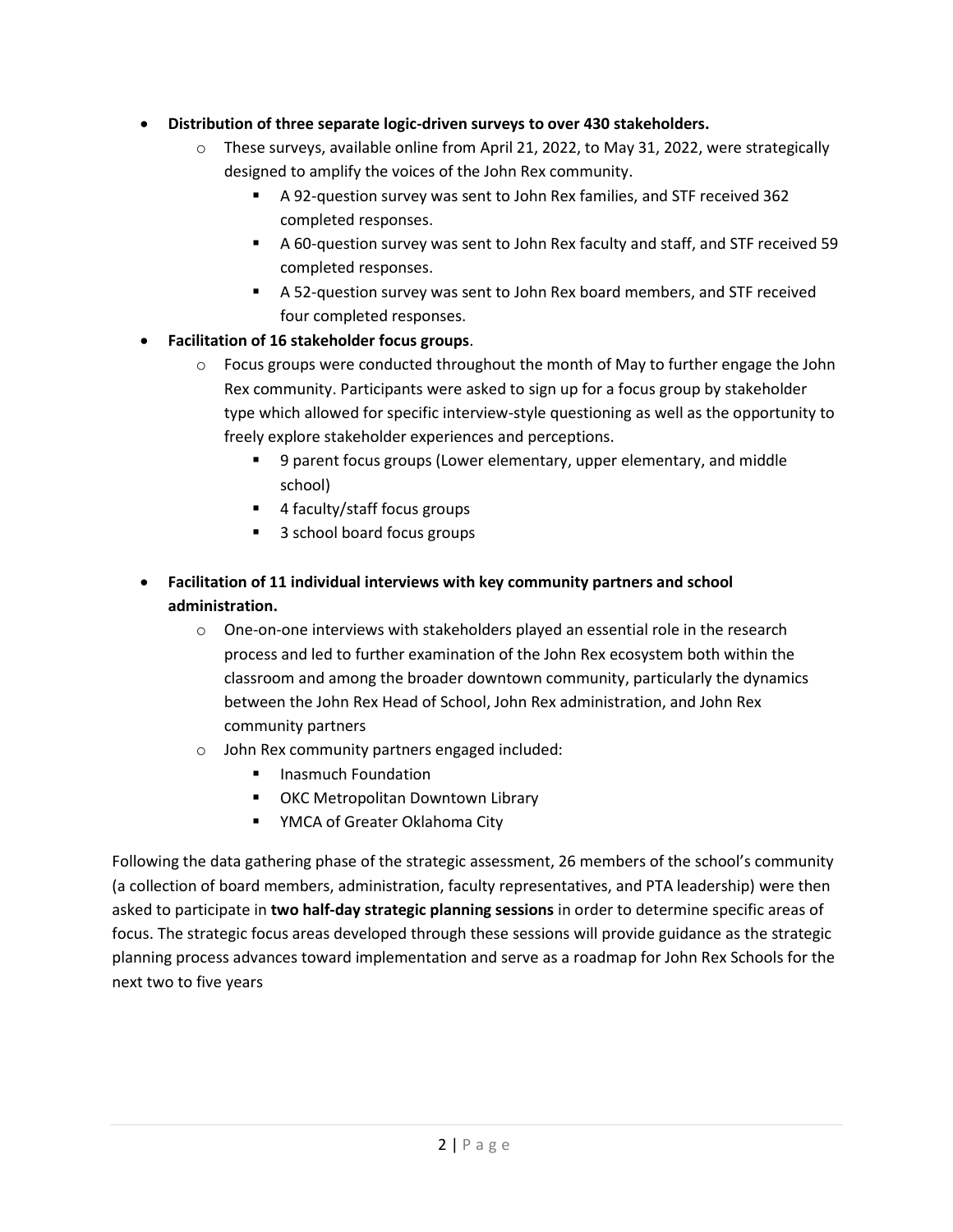## <span id="page-3-0"></span>**Key Assessment Findings**

The following five assessment findings were derived from the qualitative and quantitative data gathering process. *Culture, communication, faculty support, leadership engagement, and downtown resources* were all common themes identified by the John Rex community as integral to the school's experience and reputation.

- 1. The John Rex community that has been a part of the school since before the recent internal and external transitions that have impacted the school have identified a **shift in the cultural focus** of the school; even so, this new culture and direction of the school has not been clearly communicated to stakeholders.
- 2. The John Rex community desires **more engagement and visibility** from the current John Rex School Board and John Rex leadership.
- 3. The John Rex community also seeks **improved lines of communication** from John Rex administration (John Rex school leadership and the Board of Directors) on school board meetings, school policies, and direction, vision, and mission of John Rex.
- 4. John Rex faculty believes continued **regular training opportunities** for teachers would be beneficial in maintaining a consistent classroom experience.
- 5. Stakeholders expressed a desire to see **more classroom use of downtown resources** and more engagement with community partners from school leadership.

### <span id="page-3-1"></span>**Strategic Focus Areas**

During the two half-day planning sessions, stakeholders were presented with the key assessment findings and invited to brainstorm collectively to determine and agree on the following five areas of focus for immediate and long-term implementation:

- **Funding -** *This focus area will include ensuring transparency on what the current John Rex budget is and how and where funds are being used. Another important facet will be acquiring additional financial resources through fundraising efforts, advocacy for state charter funding, and donor development.*
- **Engagement –** *This focus area will involve creating opportunities for family and community engagement through intentional activities and events. Through these engagement efforts, authentic faculty/family relationships will be a priority in order to set proper expectations for students and parents in terms of accountability.*
- **Culture –** *This focus area will concentrate on the internal environment of John Rex and include efforts to set the appropriate social and emotional learning foundation (counselors, resources, training) for students and faculty. In addition to SEL, this focus area will also include measures to attract and retain John Rex faculty and staff.*
- **Mission –** *This focus area will center on expanding the current mission and vision of John Rex to meet the needs of the current student population and its community and ensuring this new*